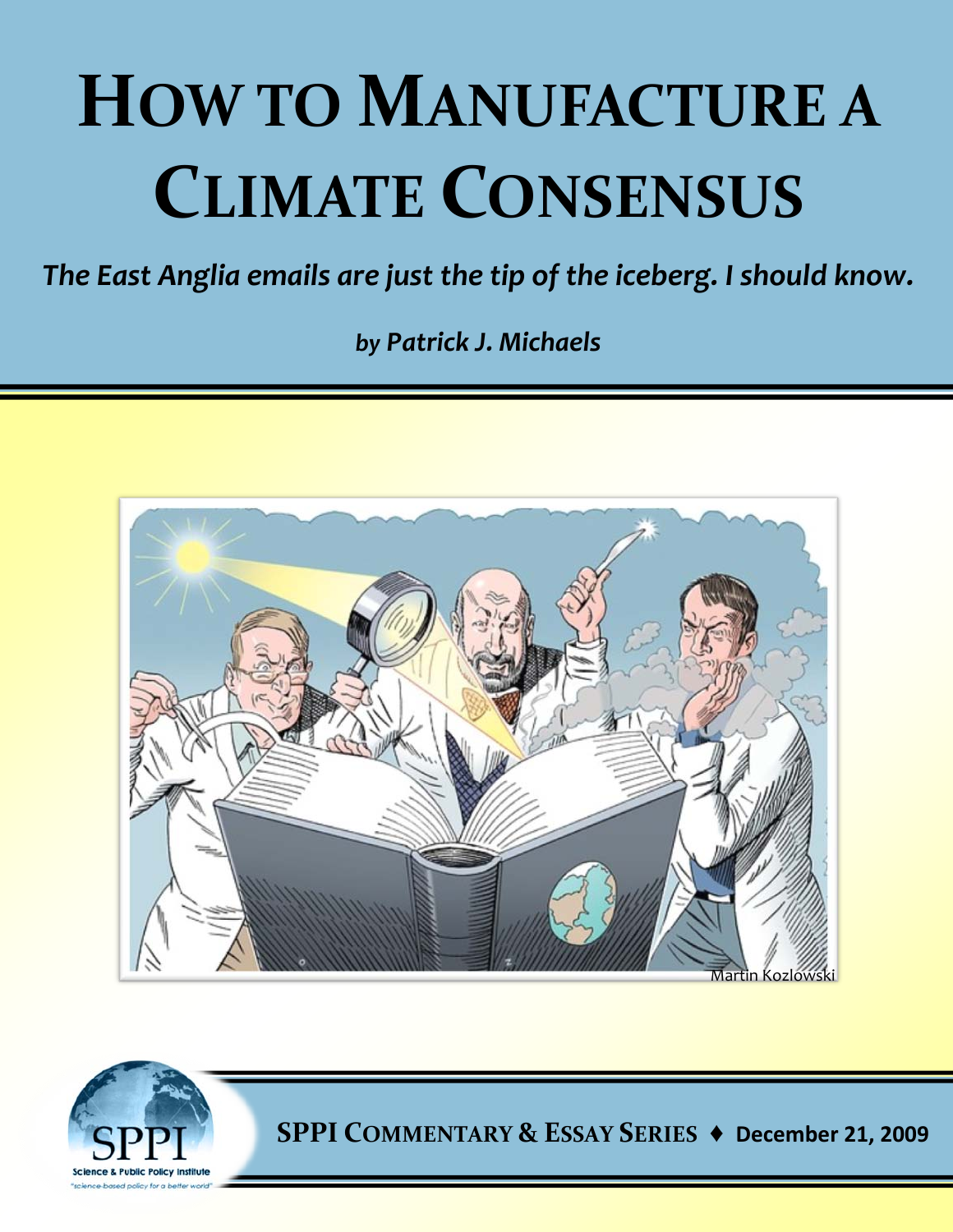## **HOW TO MANUFACTURE A CLIMATE CONSENSUS**

*The East Anglia emails are just the tip of the iceberg. I should know.*

*by Patrick J. Michaels* **|** December 17, 2009

Few people understand the real significance of Climategate, the now-famous hacking of emails from the University of East Anglia Climatic Research Unit (CRU). Most see the contents as demonstrating some arbitrary manipulating of various climate data sources in order to fit preconceived hypotheses (true), or as stonewalling and requesting colleagues to destroy emails to the United Nations Intergovernmental Panel on Climate Change (IPCC) in the face of potential or actual Freedom of Information requests (also true).

But there's something much, much worse going on—a silencing of climate scientists, akin to filtering what goes in the bible, that will have consequences for public policy, including the Environmental Protection Agency's (EPA) recent categorization of carbon dioxide as a "pollutant."

The bible I'm referring to, of course, is the refereed scientific literature. It's our canon, and it's all we have really had to go on in climate science (until the Internet has so rudely interrupted). When scientists make putative compendia of that literature, such as is done by the U.N. climate change panel every six years, the writers assume that the peer-reviewed literature is a true and unbiased sample of the state of climate science.

That can no longer be the case. The alliance of scientists at East Anglia, Penn State and the University Corporation for Atmospheric Research (in Boulder, Colo.) has done its best to bias it.

A refereed journal, Climate Research, published two particular papers that offended Michael Mann of Penn State and Tom Wigley of the University Corporation for Atmospheric Research. One of the papers, published in 2003 by Willie Soon and Sallie Baliunas (of the Harvard-Smithsonian Center for Astrophysics), was a meta-analysis of dozens of "paleoclimate" studies that extended back 1,000 years. They concluded that 20th-century temperatures could not confidently be considered to be warmer than those indicated at the beginning of the last millennium.

In fact, that period, known as the "Medieval Warm Period" (MWP), was generally considered warmer than the 20th century in climate textbooks and climate compendia, including those in the 1990s from the IPCC.

Then, in 1999, Mr. Mann published his famous "hockey stick" article in Geophysical Research Letters (GRL), which, through the magic of multivariate statistics and questionable data weighting, wiped out both the Medieval Warm Period and the subsequent "Little Ice Age" (a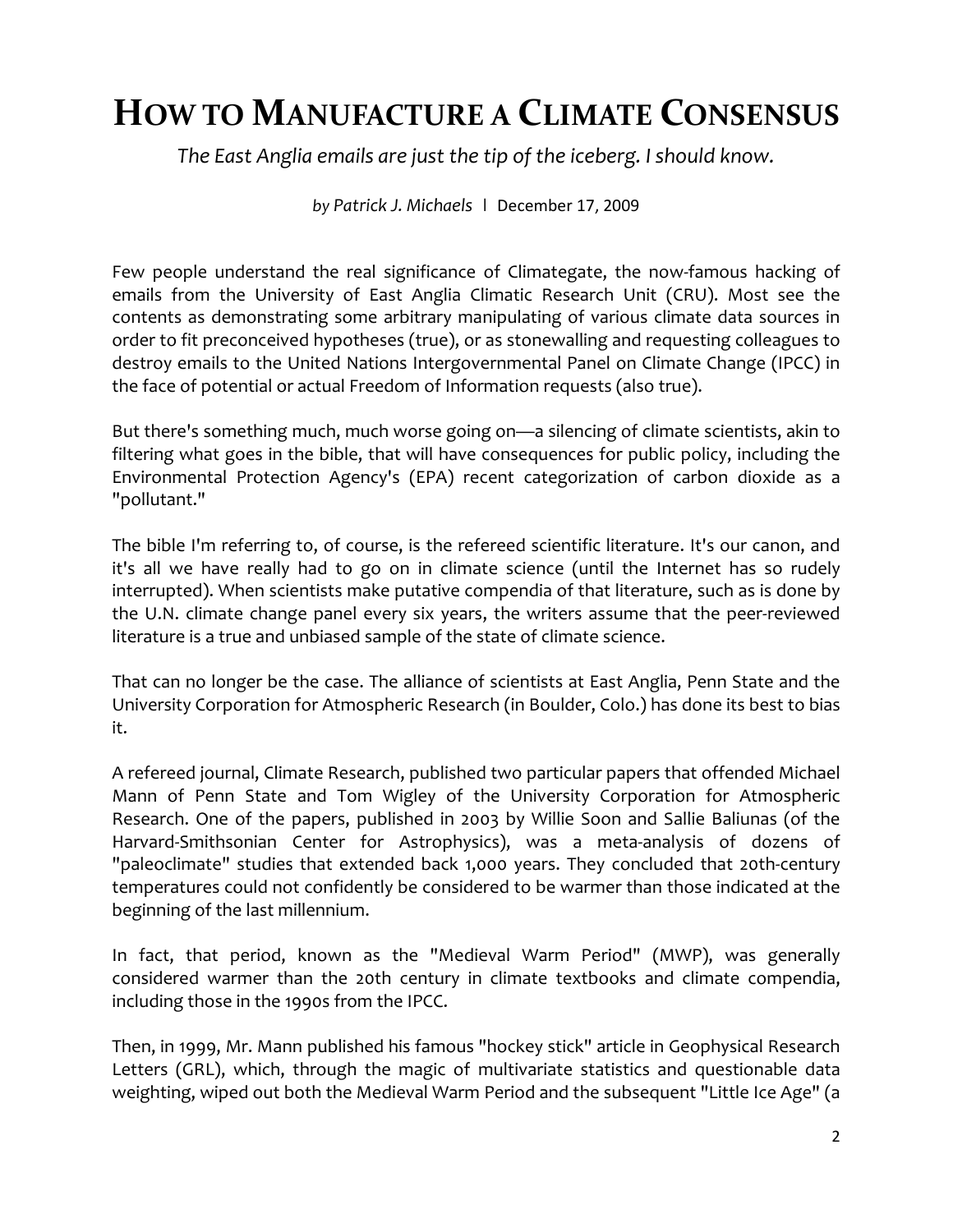cold period from the late 16th century to the mid-19th century), leaving only the 20thcentury warming as an anomaly of note.

Messrs. Mann and Wigley also didn't like a paper I published in Climate Research in 2002. It said human activity was warming surface temperatures, and that this was consistent with the mathematical form (but not the size) of projections from computer models. Why? The magnitude of the warming in CRU's own data was not as great as in the models, so therefore the models merely were a bit enthusiastic about the effects of atmospheric carbon dioxide.

Mr. Mann called upon his colleagues to try and put Climate Research out of business. "Perhaps we should encourage our colleagues in the climate research community to no longer submit to, or cite papers in, this journal," he wrote in one of the emails. "We would also need to consider what we tell or request of our more reasonable colleagues who currently sit on the editorial board."

After Messrs. Jones and Mann threatened a boycott of publications and reviews, half the editorial board of Climate Research resigned. People who didn't toe Messrs. Wigley, Mann and Jones's line began to experience increasing difficulty in publishing their results.

This happened to me and to the University of Alabama's Roy Spencer, who also hypothesized that global warming is likely to be modest. Others surely stopped trying, tiring of summary rejections of good work by editors scared of the mob. Sallie Baliunas, for example, has disappeared from the scientific scene.

GRL is a very popular refereed journal. Mr. Wigley was concerned that one of the editors was "in the skeptics camp." He emailed Michael Mann to say that "if we can find documentary evidence of this, we could go through official . . . channels to get him ousted.

Mr. Mann wrote to Mr. Wigley on Nov. 20, 2005 that "It's one thing to lose 'Climate Research.' We can't afford to lose GRL." In this context, "losing" obviously means the publication of anything that they did not approve of on global warming.

Soon the suspect editor, Yale's James Saiers, was gone. Mr. Mann wrote to the CRU's Phil Jones that "the GRL leak may have been plugged up now w/ new editorial leadership there."

It didn't stop there. Ben Santer of Lawrence Livermore National Laboratory complained that the Royal Meteorological Society (RMS) was now requiring authors to provide actual copies of the actual data that was used in published papers. He wrote to Phil Jones on March 19, 2009, that "If the RMS is going to require authors to make ALL data available—raw data PLUS results from all intermediate calculations—I will not submit any further papers to RMS journals."

Messrs. Jones and Santer were Ph.D. students of Mr. Wigley. Mr. Santer is the same fellow who, in an email to Phil Jones on Oct. 9, 2009, wrote that he was "very tempted" to "beat